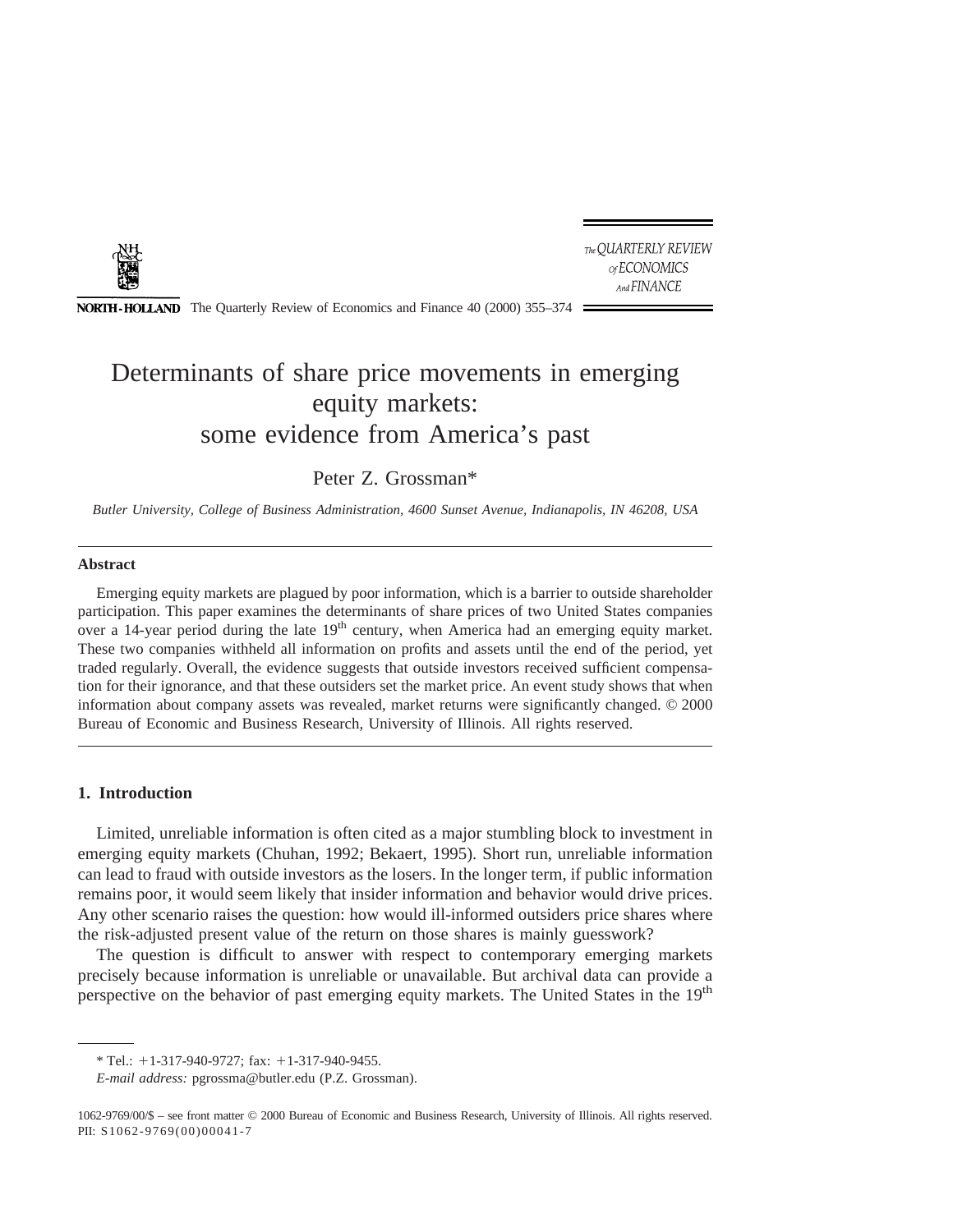century was an example of such a market,<sup>1</sup> one that was notoriously plagued by poor information. Baskin (1988), for example, notes that accounting data were often "nonexistent or entirely unreliable" (p. 200). Yet with archival records, we can learn a great deal about the actual assets and cash flows of companies and can observe that information with respect to share price movements over time.

In this paper, I examine the share price behavior of two companies, the Adams Express and the American Express, from 1885 to 1898. This is admittedly a small sample, but these two companies (that still exist and trade) had a special distinction: at the start of the period (and for more than a decade previously), they released *no* public information about earnings and assets. Other firms, such as railroads, did make information on earnings and assets regularly available;<sup>2</sup> it is uncertain just how seriously investors considered published data. For the two express firms, the revenues and profits of which it is now clear equaled those of major railroads (Grossman, 1996), there was virtually nothing to cloud the issue of information reliability; it simply was not available. Moreover, the express provides an interesting test of the importance of information. In 1898, state laws forced Adams Express to reveal publicly the size of its assets. It is hypothesized that this event should have had little effect if all information — including that available only to insiders — had already been accounted for in the stock price.

Essentially, I will show in this paper: (1) that share price movements were systematically related to general movements in appropriate markets; (2) that market prices before the 1898 event did not contain all information known to insiders as well as outsiders; (3) that outside investors, who generally set the market price, demanded a substantial premium, probably because they did not have all relevant information; and (4) that the 1898 event, which had no real effect on company cash flows, did notably alter share prices and investor returns.

After a brief description of the two express firms and an explanation of how they controlled information, this paper tests for systematic influences and the importance of the 1898 revelation of asset information. For the latter, an event study was run. The results raised several issues including that of efficiency in emerging markets. These issues are discussed in a concluding section.

### **2. Control of information**

As explained in Grossman (1996), Adams and American express companies were the leading firms in the 19<sup>th</sup> century railroad express industry that controlled the parcel post system of the United States.<sup>3</sup> The private express service leased space on railroad cars to provide rapid transport and delivery for all packages not suitable as bulk freight. Because the express insured the value of the contents it carried, the service specialized in the transport of money and high-valued items. For most of its history the express was dominated by a five-firm cartel, which carried over 80% of all traffic (Grossman, 1996).<sup>4</sup> Adams and American were the two largest firms, with almost half of all express traffic between them.

Adams and American both had an unusual form of legal organization. They were unincorporated joint stock companies chartered under the laws of New York State (Gross-